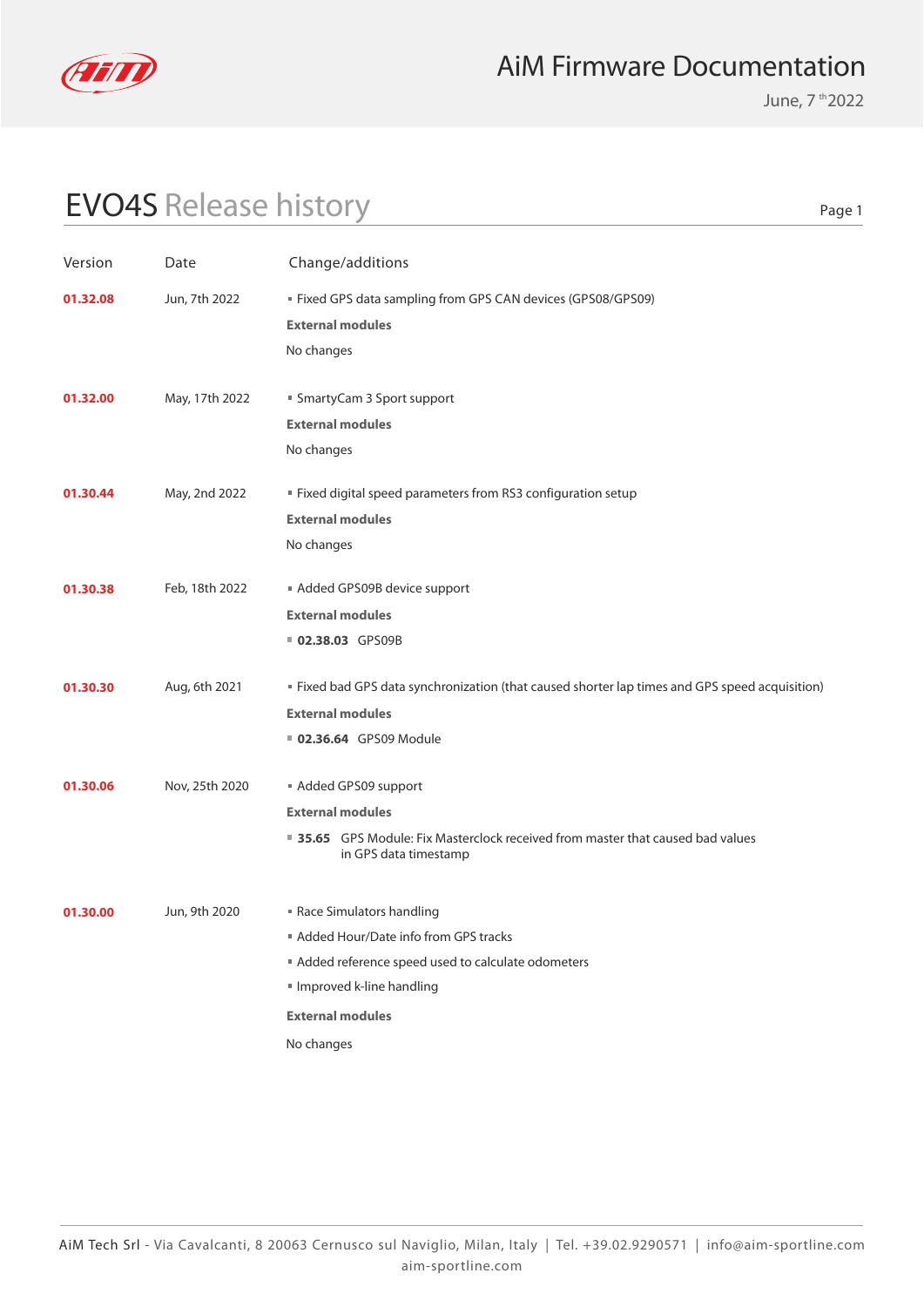

June, 7 th 2022

Page 2

### EVO4S Release history

Version Date Change/additions

| 01.28.20                | Dec, 4th 2019 |                         | " Fixed issue on CAN bus off handling of ECU CAN line<br>Improved synchronization between data from GPS and local data acquisition |
|-------------------------|---------------|-------------------------|------------------------------------------------------------------------------------------------------------------------------------|
|                         |               | <b>External modules</b> |                                                                                                                                    |
|                         |               | $= 35.64$               | <b>GPS Module</b>                                                                                                                  |
|                         |               |                         | Improved synchronization between data from GPS and local data acquisition                                                          |
|                         |               |                         |                                                                                                                                    |
| 01.28.10                | Jul, 5th 2019 |                         | <b>Example 1</b> Fixed bug in Channel Expansion/TCHub firmware that caused blinking in Race Studio 3 Live Measures                 |
| <b>External modules</b> |               |                         |                                                                                                                                    |
|                         |               | $= 40.63$               | Channel Expansion/TC Hub                                                                                                           |
|                         |               |                         | ■ Fixed bug that caused blinking in Race Studio 3 Live Measures                                                                    |
|                         |               |                         |                                                                                                                                    |

#### **External modules 01.28.08** Jun, 12th 2019 **Fixed CAN protocols with multiplex frames**

- **40.62** Channel Expansion/TC Hub
- **35.61** GPS Module
- **01.28.03** Feb, 12th 2019 **Fixed display artifacts in measures value cleaning** 
	- **External modules**
	- **01.26.49** GS-Dash
		- Measures timeout improved ■ Spansion support
			- $F$  Fix data recall synchronization issue
	- No changes for the other modules **01.26.48** Memory Module **02.26.51** Shift Light Module Improved support for various models of SD cards Fixed issues with some ECUs
- No changes **External modules 01.26.46** Dec, 5th 2018 **Added management of Shift Light Module**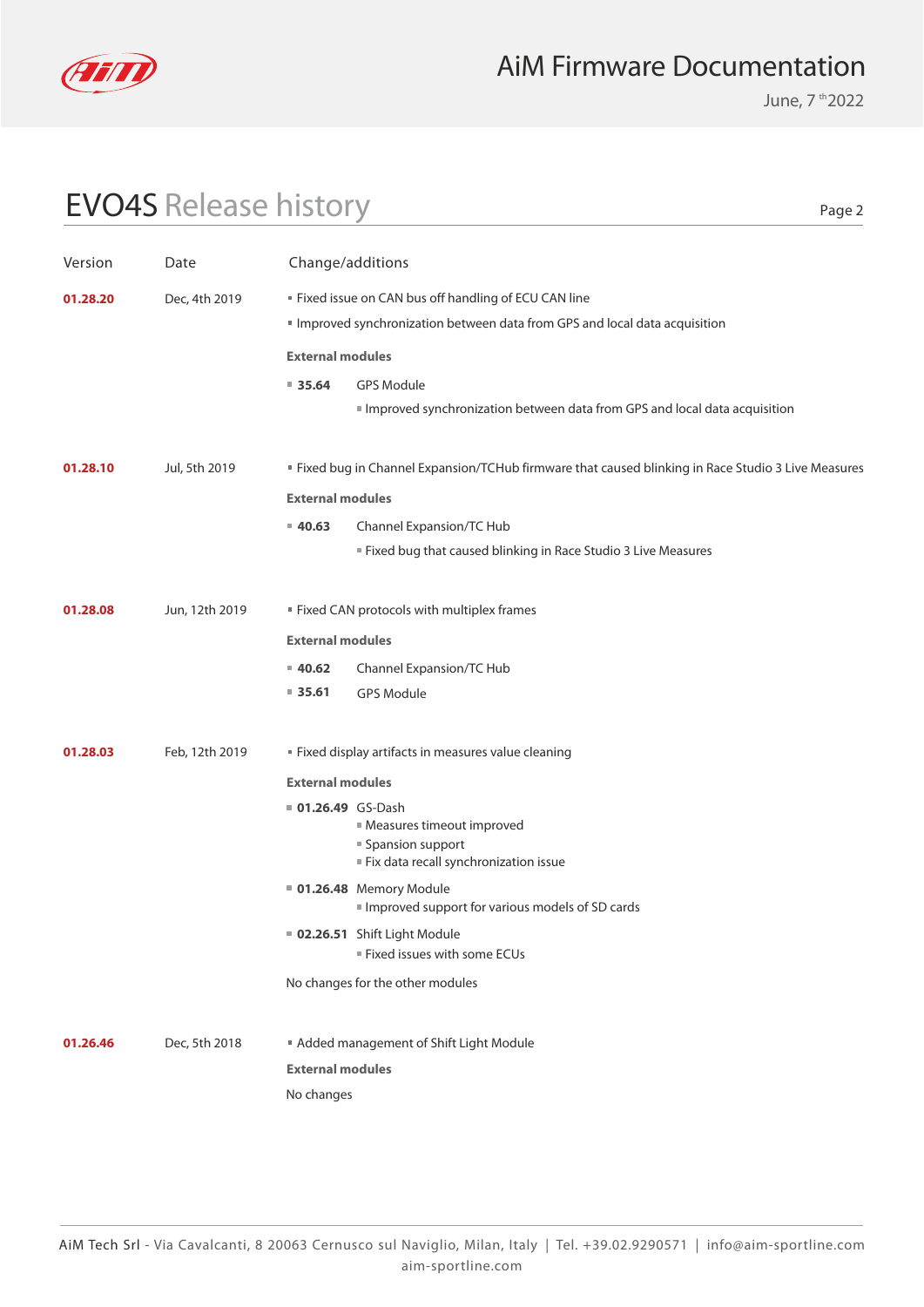

June, 7 th 2022

# EVO4S Release history

| Version  | Date           | Change/additions                                                                                                                                                        |                                                                                                                                |  |
|----------|----------------|-------------------------------------------------------------------------------------------------------------------------------------------------------------------------|--------------------------------------------------------------------------------------------------------------------------------|--|
| 01.26.42 | Oct, 30th 2018 | Support for CAN Optical Lap (IRM_42)<br><b>Set Brightness Mode using Remote button fix</b><br>" CAN Bus 120 Ohm Resistor setting fix<br>" Optical Beacon blind time fix |                                                                                                                                |  |
|          |                | <b>External modules</b><br>No changes                                                                                                                                   |                                                                                                                                |  |
|          |                |                                                                                                                                                                         |                                                                                                                                |  |
| 01.26.38 | Oct, 5th 2018  | <b>External modules</b>                                                                                                                                                 | Added possibility to force channels in Online<br>Fixed bug on Digital output priority handling                                 |  |
|          |                | No changes                                                                                                                                                              |                                                                                                                                |  |
| 01.26.28 | Apr, 12th 2018 |                                                                                                                                                                         | " Fixed bug in remote display configuration                                                                                    |  |
|          |                | <b>External modules</b>                                                                                                                                                 |                                                                                                                                |  |
|          |                |                                                                                                                                                                         | <b>01.26.22</b> Memory Module                                                                                                  |  |
|          |                | <b>01.26.28</b> GS-Dash                                                                                                                                                 |                                                                                                                                |  |
|          |                |                                                                                                                                                                         | ■ 01.26.28 Formula Steering Wheel 3                                                                                            |  |
|          |                | $\blacksquare$ 35.58                                                                                                                                                    | <b>GPS Module</b>                                                                                                              |  |
|          |                | $= 25.47$                                                                                                                                                               | Lambda                                                                                                                         |  |
|          |                | $= 40.61$                                                                                                                                                               | Channel Expansion/TC Hub                                                                                                       |  |
|          |                | $= 70.03$                                                                                                                                                               | Remote buttons interface                                                                                                       |  |
| 01.26.25 | Jan 11th 2018  |                                                                                                                                                                         | If Fixed bug when the Start Data Recording standard condition is configured: in some conditions<br>it caused not recorded data |  |
|          |                |                                                                                                                                                                         | " Fixed bug in volume sensors with gallons unit measure                                                                        |  |
|          |                | <b>External modules</b>                                                                                                                                                 |                                                                                                                                |  |
|          |                |                                                                                                                                                                         | <b>01.26.22</b> Memory Module                                                                                                  |  |
|          |                | 01.26.22 GS-Dash                                                                                                                                                        |                                                                                                                                |  |
|          |                |                                                                                                                                                                         | 01.26.22 Formula Steering Wheel 3                                                                                              |  |
|          |                | $= 35.58$                                                                                                                                                               | GPS Module                                                                                                                     |  |
|          |                | $= 25.47$                                                                                                                                                               | Lambda                                                                                                                         |  |
|          |                | 40.61                                                                                                                                                                   | Channel Expansion/TC Hub                                                                                                       |  |
|          |                |                                                                                                                                                                         |                                                                                                                                |  |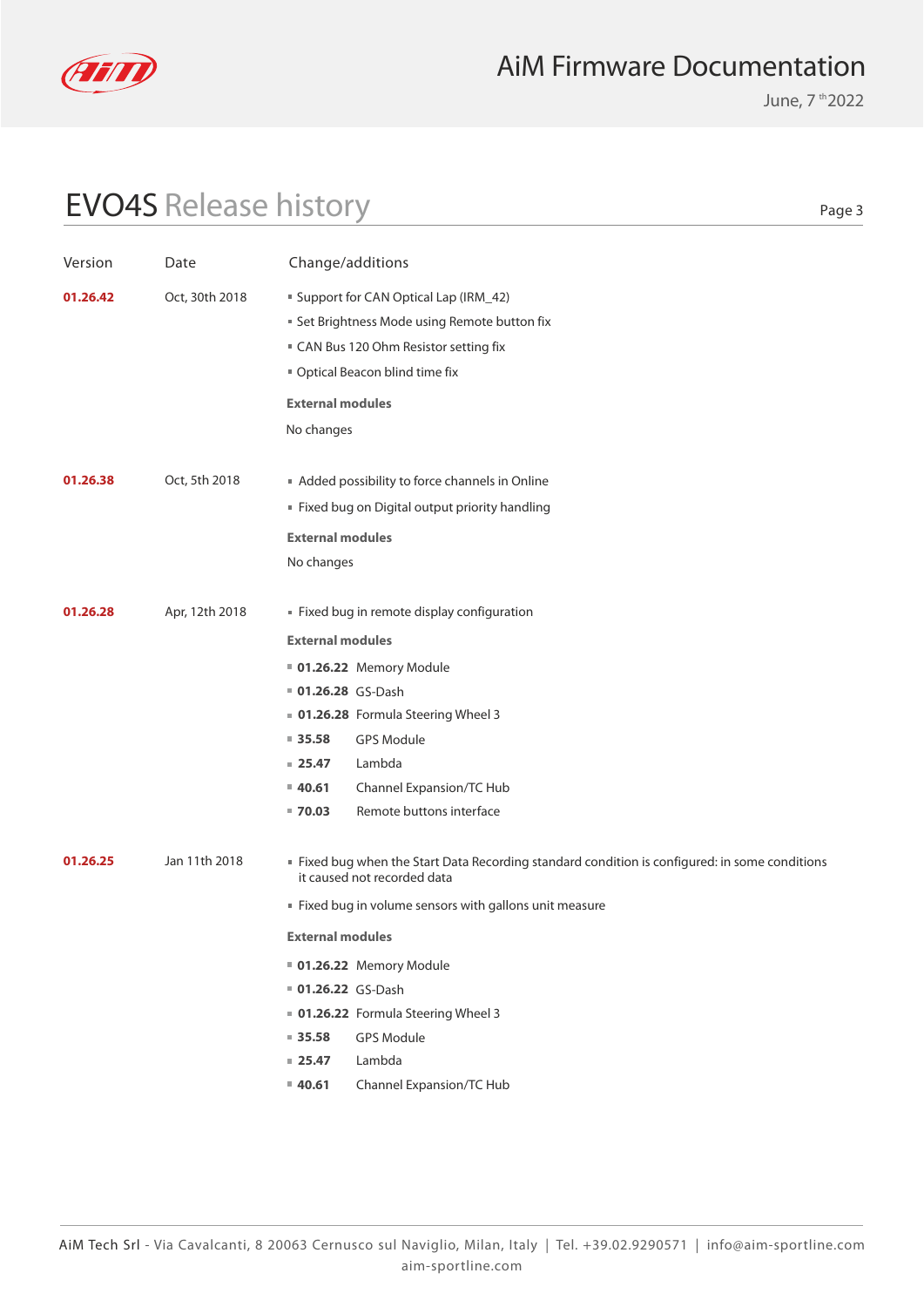

June, 7 th 2022

Page 4

# EVO4S Release history

| Version  | Date          | Change/additions                                                             |                                                                                         |  |  |
|----------|---------------|------------------------------------------------------------------------------|-----------------------------------------------------------------------------------------|--|--|
|          |               | $= 70.03$                                                                    | Remote buttons interface                                                                |  |  |
|          |               |                                                                              |                                                                                         |  |  |
| 01.26.24 | Nov 14th 2017 |                                                                              | Fix lockup at power up for some devices                                                 |  |  |
|          |               | <b>External modules</b>                                                      |                                                                                         |  |  |
|          |               |                                                                              | <b>01.26.22</b> Memory Module                                                           |  |  |
|          |               | <b>01.26.22</b> GS-Dash                                                      |                                                                                         |  |  |
|          |               |                                                                              | 01.26.22 Formula Steering Wheel 3                                                       |  |  |
|          |               | $\blacksquare$ 35.58                                                         | <b>GPS Module</b>                                                                       |  |  |
|          |               | $= 25.46$                                                                    | Lambda                                                                                  |  |  |
|          |               | $= 40.60$                                                                    | Channel Expansion/TC Hub                                                                |  |  |
|          |               | $= 70.03$                                                                    | Remote buttons interface                                                                |  |  |
|          |               |                                                                              |                                                                                         |  |  |
| 01.26.23 | Oct 24th 2017 |                                                                              | " Support for CAN builder ID mask feature                                               |  |  |
|          |               |                                                                              | Consumed fuel channel                                                                   |  |  |
|          |               |                                                                              | Fix: Pulse per wheel revolution setting not working for Speed1 or Speed2 digital inputs |  |  |
|          |               | Fix: wrong order of operands in bias math channel<br><b>External modules</b> |                                                                                         |  |  |
|          |               |                                                                              |                                                                                         |  |  |
|          |               |                                                                              | <b>01.26.22</b> Memory Module                                                           |  |  |
|          |               | 01.26.22 GS-Dash                                                             |                                                                                         |  |  |
|          |               |                                                                              | 01.26.22 Formula Steering Wheel 3                                                       |  |  |
|          |               | $= 35.58$                                                                    | <b>GPS Module</b>                                                                       |  |  |
|          |               | $= 25.46$                                                                    | Lambda                                                                                  |  |  |
|          |               | $= 40.60$                                                                    | Channel Expansion/TC Hub                                                                |  |  |
|          |               | $= 70.03$                                                                    | Remote buttons interface                                                                |  |  |
| 01.26.14 | Jul 7th 2017  |                                                                              | Improved CAN management: more reliability in firmup and configuration transmission      |  |  |
|          |               | <b>External modules</b>                                                      |                                                                                         |  |  |
|          |               |                                                                              | 01.26.14 Memory Module                                                                  |  |  |
|          |               | 01.26.14 GS-Dash                                                             |                                                                                         |  |  |
|          |               |                                                                              | 01.26.14 Formula Steering Wheel 3                                                       |  |  |
|          |               | 935.58                                                                       | <b>GPS Module</b>                                                                       |  |  |
|          |               | $= 25.46$                                                                    | Lambda                                                                                  |  |  |
|          |               | 40.60                                                                        | Channel Expansion/TC Hub: minor bug fixed                                               |  |  |
|          |               | $= 70.03$                                                                    | Remote buttons interface                                                                |  |  |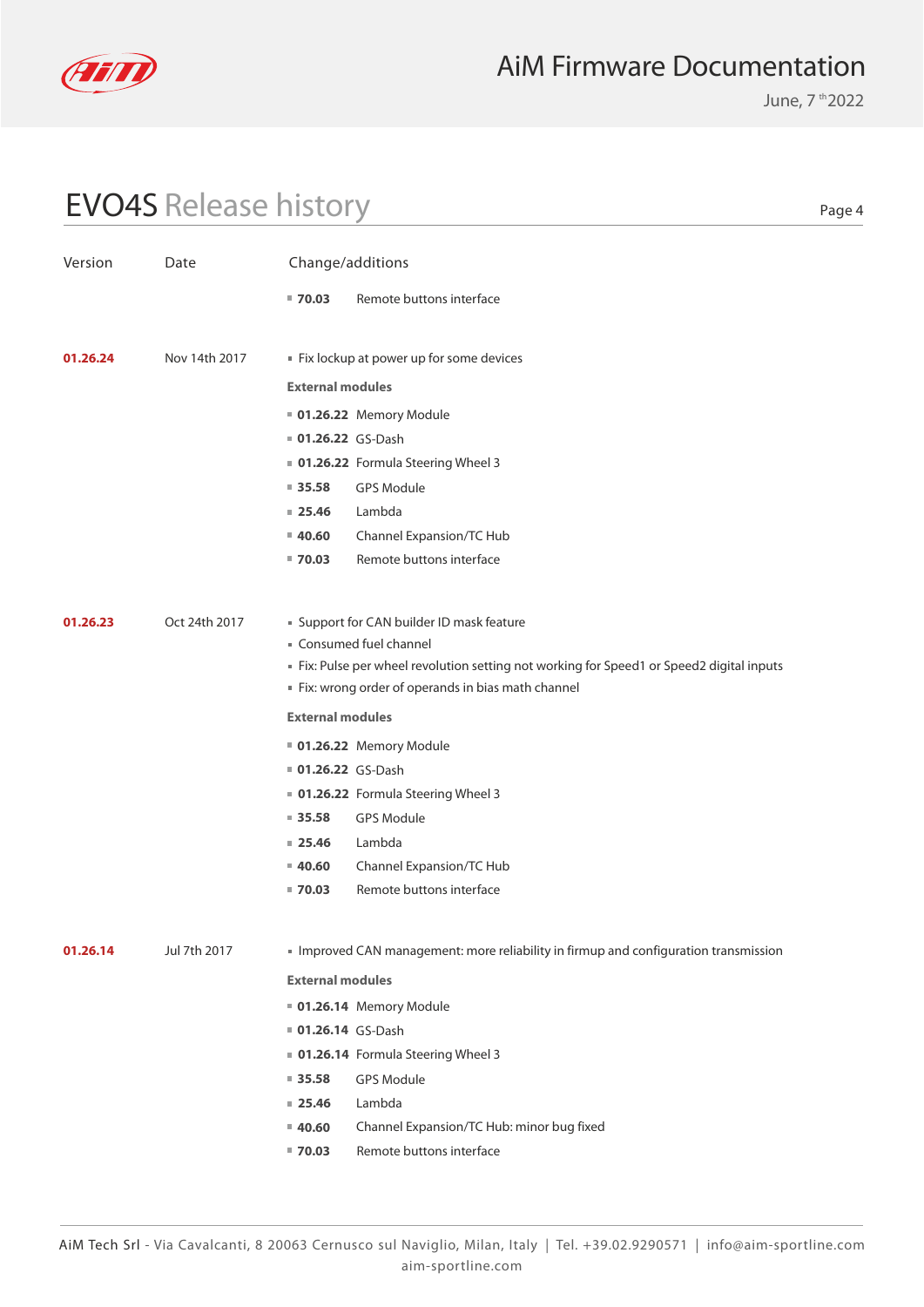

June, 7 th 2022

# EVO4S Release history

| Version  | Date          | Change/additions                                                 |                                                                                    |  |  |
|----------|---------------|------------------------------------------------------------------|------------------------------------------------------------------------------------|--|--|
| 01.26.08 | Jun 20th 2017 | Memory Module support                                            |                                                                                    |  |  |
|          |               | <b>External modules</b>                                          |                                                                                    |  |  |
|          |               | <b>01.26.08</b> Memory Module                                    |                                                                                    |  |  |
|          |               | 01.26.08 GS-Dash                                                 |                                                                                    |  |  |
|          |               |                                                                  | 01.26.08 Formula Steering Wheel 3                                                  |  |  |
|          |               | $= 35.58$                                                        | <b>GPS Module</b>                                                                  |  |  |
|          |               | $= 25.46$                                                        | Lambda                                                                             |  |  |
|          |               | $= 40.60$                                                        | Channel Expansion/TC Hub: minor bug fixed                                          |  |  |
|          |               | $= 70.01$                                                        | Remote buttons interface                                                           |  |  |
|          |               |                                                                  |                                                                                    |  |  |
| 01.24.56 | Jun 1st 2017  | " Fixed rolling lap time on GS-Dash and Formula Steering Wheel 3 |                                                                                    |  |  |
|          |               | <b>External modules</b>                                          |                                                                                    |  |  |
|          |               | 01.24.56 GS-Dash                                                 |                                                                                    |  |  |
|          |               |                                                                  | • 01.24.56 Formula Steering Wheel 3                                                |  |  |
|          |               | $= 35.58$                                                        | <b>GPS Module</b>                                                                  |  |  |
|          |               | $= 25.46$                                                        | Lambda                                                                             |  |  |
|          |               | $= 40.60$                                                        | Channel Expansion/TC Hub: minor bug fixed                                          |  |  |
|          |               | $= 70.01$                                                        | Remote buttons interface                                                           |  |  |
| 01.24.54 | May 19th 2017 |                                                                  | Includes firmware GPS v 35.58.00 that fixes data synchronization with SmartyCam HD |  |  |
|          |               | <b>External modules</b>                                          |                                                                                    |  |  |
|          |               | ■ 01.24.54 GS-Dash                                               |                                                                                    |  |  |
|          |               |                                                                  | • 01.24.54 Formula Steering Wheel 3                                                |  |  |
|          |               | $\blacksquare$ 35.58                                             | <b>GPS Module</b>                                                                  |  |  |
|          |               | $= 25.46$                                                        | Lambda                                                                             |  |  |
|          |               | $= 40.60$                                                        | Channel Expansion/TC Hub: minor bug fixed                                          |  |  |
|          |               | $= 70.01$                                                        | Remote buttons interface                                                           |  |  |
|          |               |                                                                  |                                                                                    |  |  |
| 01.24.52 | May 18th 2017 |                                                                  | Eixed GPS Data visualization on GS-Dash and Formula Steering Wheel 3               |  |  |
|          |               | <b>External modules</b>                                          |                                                                                    |  |  |
|          |               | <b>01.24.52</b> GS-Dash                                          |                                                                                    |  |  |
|          |               |                                                                  | 01.24.52 Formula Steering Wheel 3                                                  |  |  |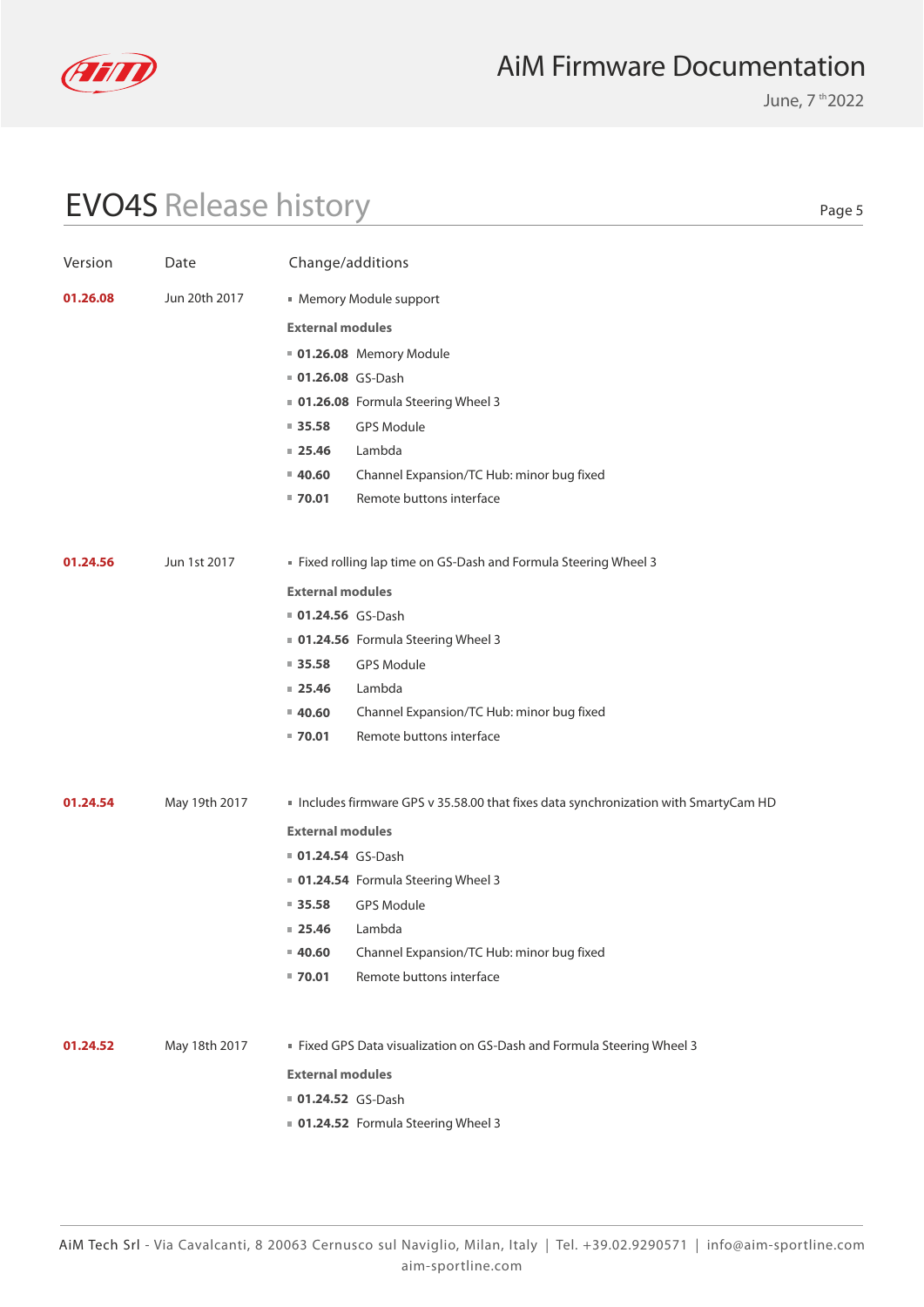

June, 7 th 2022

Page 6

### EVO4S Release history

Version Date Change/additions **01.24.00** Jan 26th 2017 **Fixed issue that caused CAN network malfunction when remote button device is in the network 40.56** Channel Expansion/TC Hub **70.01** Remote buttons interface  **25.46** Lambda **35.56** GPS Module **External modules 01.24.38 01.24.45 01.24.34** Apr 5th 2017 Apr 19th 2017 Mar 24th 2017 Support for Formula Steering Wheel 3 configuration Fixed bug in AiM digital speed channels when 'Ang Velocity' is selected (i.e. RPM setting) Added GS-Dash management Improved accelerometer support: better filtering and uniform sign convention on various devices **40.56** Channel Expansion/TC Hub **40.56** Channel Expansion/TC Hub **40.56** Channel Expansion/TC Hub **70.01** Remote buttons interface **70.01** Remote buttons interface **70.01** Remote buttons interface  **25.46** Lambda  **25.46** Lambda  **25.46** Lambda **35.56** GPS Module **35.56** GPS Module **35.56** GPS Module **External modules External modules External modules 40.60 70.01 25.46 35.56** Channel Expansion/TC Hub: minor bug fixed Remote buttons interface Lambda GPS Module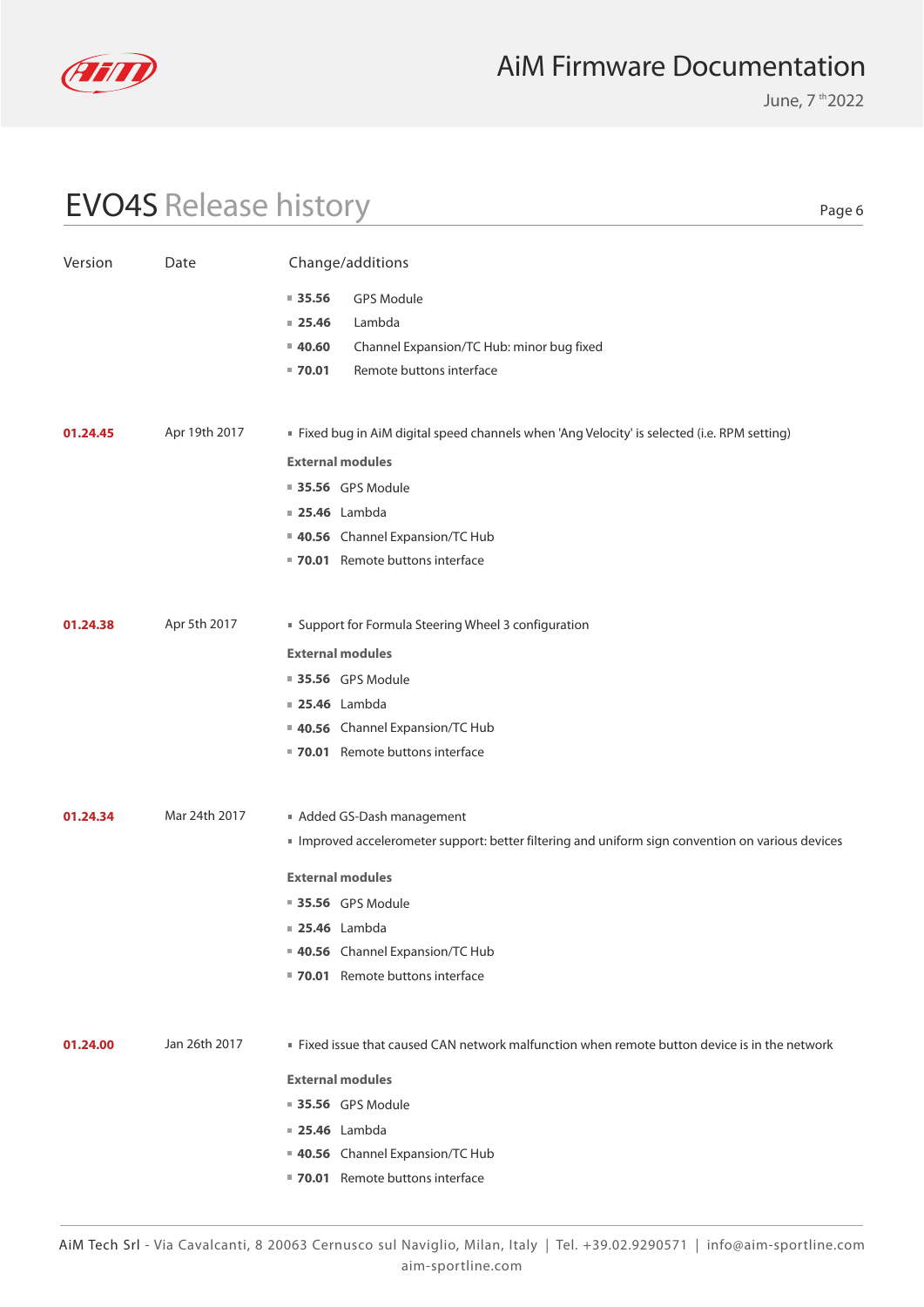

June, 7 th 2022

# EVO4S Release history

| Version  | Date          | Change/additions                                                                    |  |  |  |
|----------|---------------|-------------------------------------------------------------------------------------|--|--|--|
| 01.22.99 | Jan 19th 2017 | ■ Added management of GPS position accuracy measure for CAN output                  |  |  |  |
|          |               | <b>External modules</b>                                                             |  |  |  |
|          |               | 35.56 GPS Module                                                                    |  |  |  |
|          |               | <b>25.46</b> Lambda                                                                 |  |  |  |
|          |               | 40.56 Channel Expansion/TC Hub                                                      |  |  |  |
|          |               | 70.01 Remote buttons interface                                                      |  |  |  |
|          |               |                                                                                     |  |  |  |
|          |               |                                                                                     |  |  |  |
| 01.22.94 | Dec 5th 2016  | No changes                                                                          |  |  |  |
|          |               | <b>External modules</b>                                                             |  |  |  |
|          |               | 35.56 GPS Module                                                                    |  |  |  |
|          |               | ■ 25.46 Lambda: fixed bug that caused shifted lambda samples                        |  |  |  |
|          |               | 40.56 Channel Expansion/TC Hub                                                      |  |  |  |
|          |               | 70.01 Remote buttons interface                                                      |  |  |  |
|          |               |                                                                                     |  |  |  |
| 01.22.92 | Nov 29th 2016 | ■ Minor improvements                                                                |  |  |  |
|          |               | <b>External modules</b>                                                             |  |  |  |
|          |               | ■ 35.56 GPS Module: improvements in GPS measurements available to SmartyCam overlay |  |  |  |
|          |               | <b>25.44</b> Lambda                                                                 |  |  |  |
|          |               | 40.56 Channel Expansion/TC Hub                                                      |  |  |  |
|          |               | 70.01 Remote buttons interface                                                      |  |  |  |
|          |               |                                                                                     |  |  |  |
|          |               |                                                                                     |  |  |  |
| 01.22.86 | Nov 15th 2016 | Added IRM CAN LAP support                                                           |  |  |  |
|          |               | <b>External modules</b>                                                             |  |  |  |
|          |               | ■ 35.54 GPS Module: improved satellites fix                                         |  |  |  |
|          |               | ■ 25.44 Lambda: added keep alive support                                            |  |  |  |
|          |               | 40.56 Channel Expansion/TC Hub                                                      |  |  |  |
|          |               | 70.01 Remote buttons interface                                                      |  |  |  |
|          |               |                                                                                     |  |  |  |